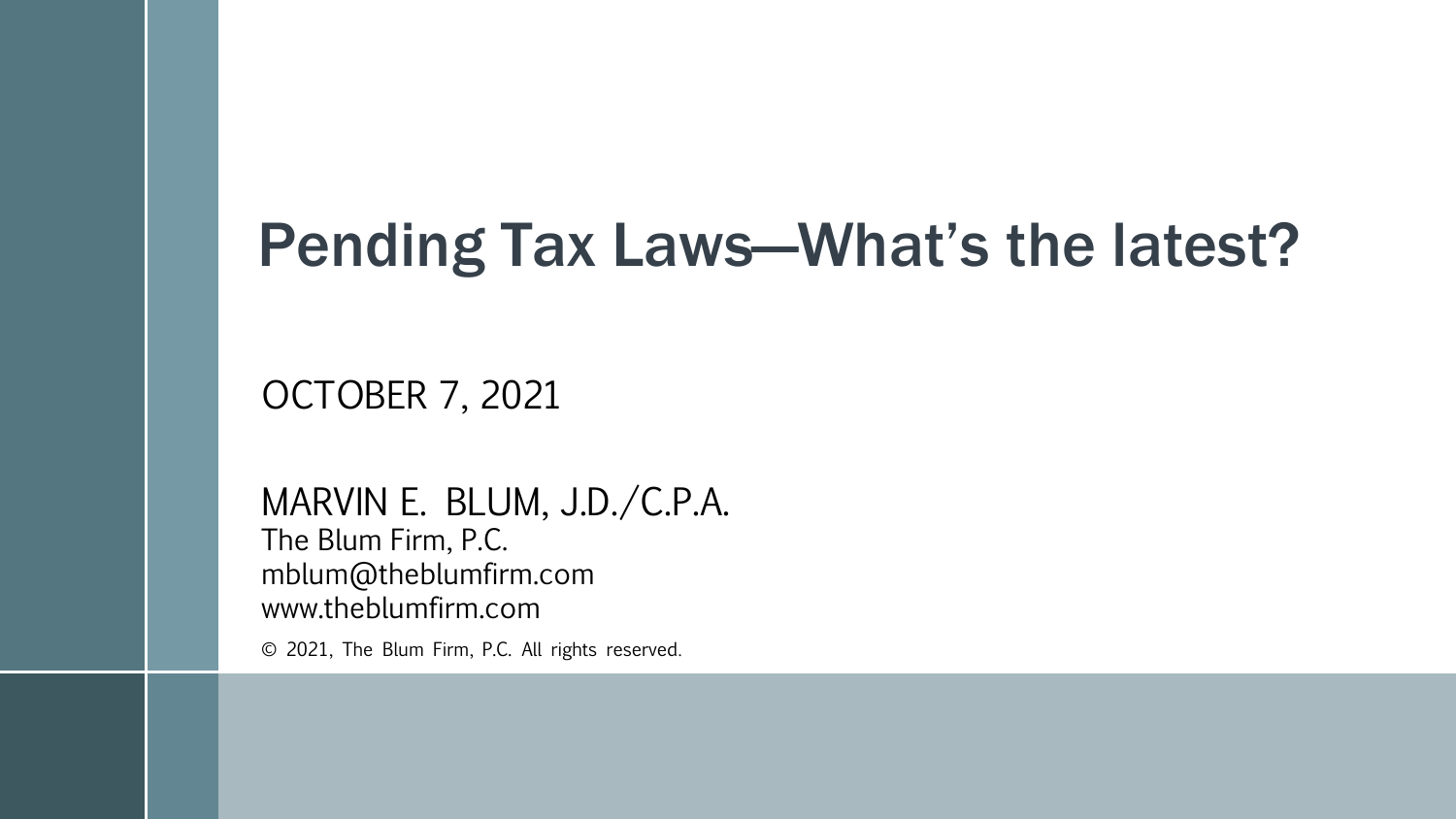### The "Big 4"

- 1) **Accelerates the sunset of the lifetime gift and estate tax exemption** back to \$5 million adjusted for inflation to now be effective December 31, 2021, rather than December 31, 2025. For 2022, estimated to be \$6,020,000.
- 2) **Valuation discounts no longer available** when transferring entities holding "nonbusiness assets" (passive assets not used in the active conduct of a trade or business), effective for transfers made after the date of enactment.
- 3) **Grantor trust assets now includible in grantor's estate**, applicable to trusts created on or after the date of enactment AND to any portion of a trust created before the date of enactment which is attributable to a contribution made on or after the date of enactment.
- 4) **Sales to grantor trusts no longer ignored** for income tax purposes and therefore subject to tax on the gain, whether it's a sale to an old grantor trust or a new grantor trust, effective the date of enactment.

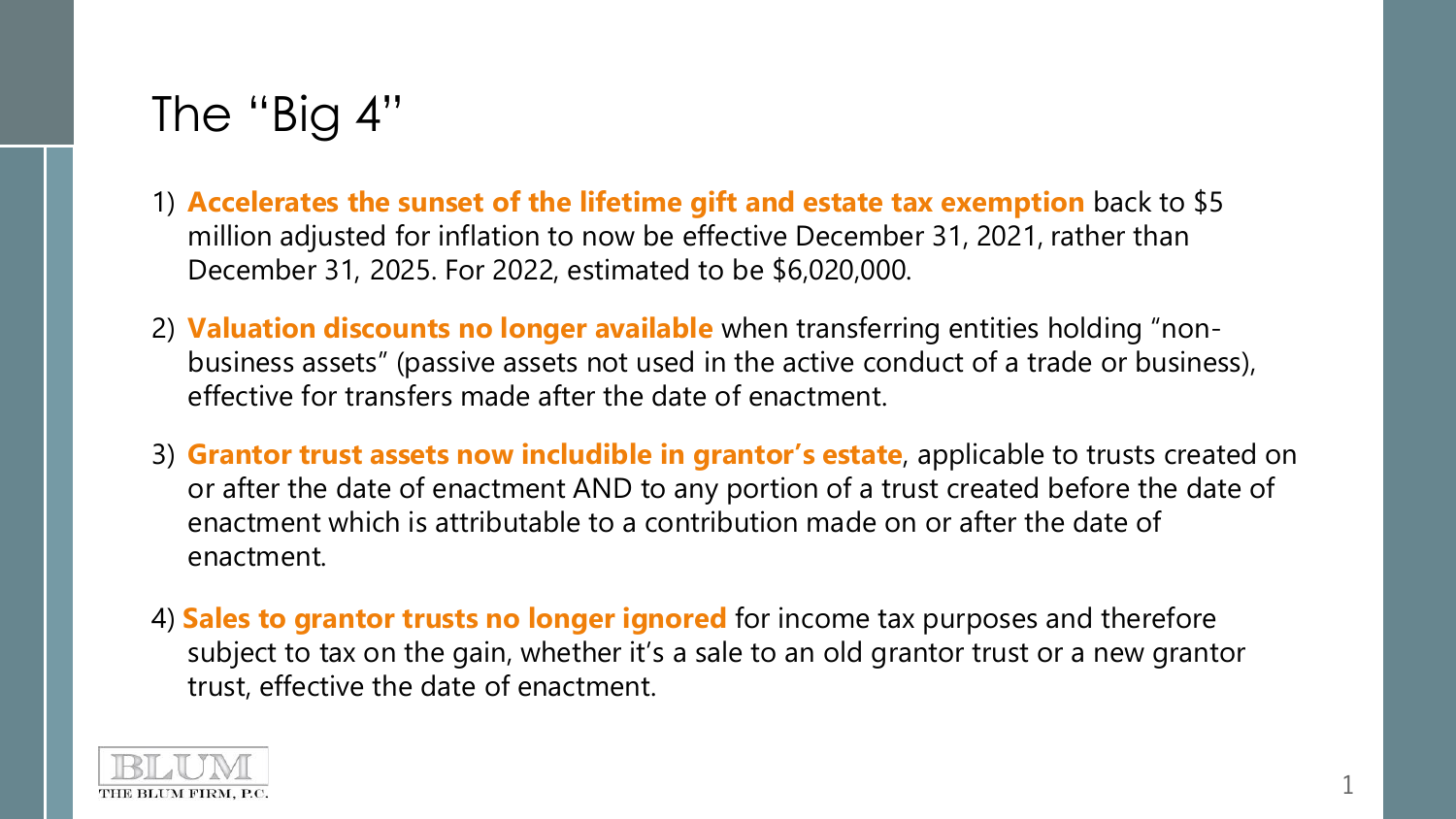## What do we do between now and the date of enactment?

- › **Fund grantor trusts now**. Create grantor trusts if need to.
- › If you have an Irrevocable Life Insurance Trust ("ILIT"), **contribute substantial assets** now to cover insurance premiums for coming years.
	- Contributions made after the date of enactment will cause a percentage of the trust to be includable in your estate.
- › **Create a trust to benefit your children or grandchildren** as an Intentionally Defective Grantor Trust ("IDGT"). Assets held in the IDGT would be outside your taxable estate.
	- Creating as a grantor trust allows you to personally pay the income tax on the trust income rather than the trust paying its own income tax (and depleting trust assets to do so).
	- If you wait until after the date of enactment, the assets will be includable in the taxable estate. To avoid inclusion, will have to create as a non-grantor trust, meaning that the trust would have to pay the income tax on the trust income.

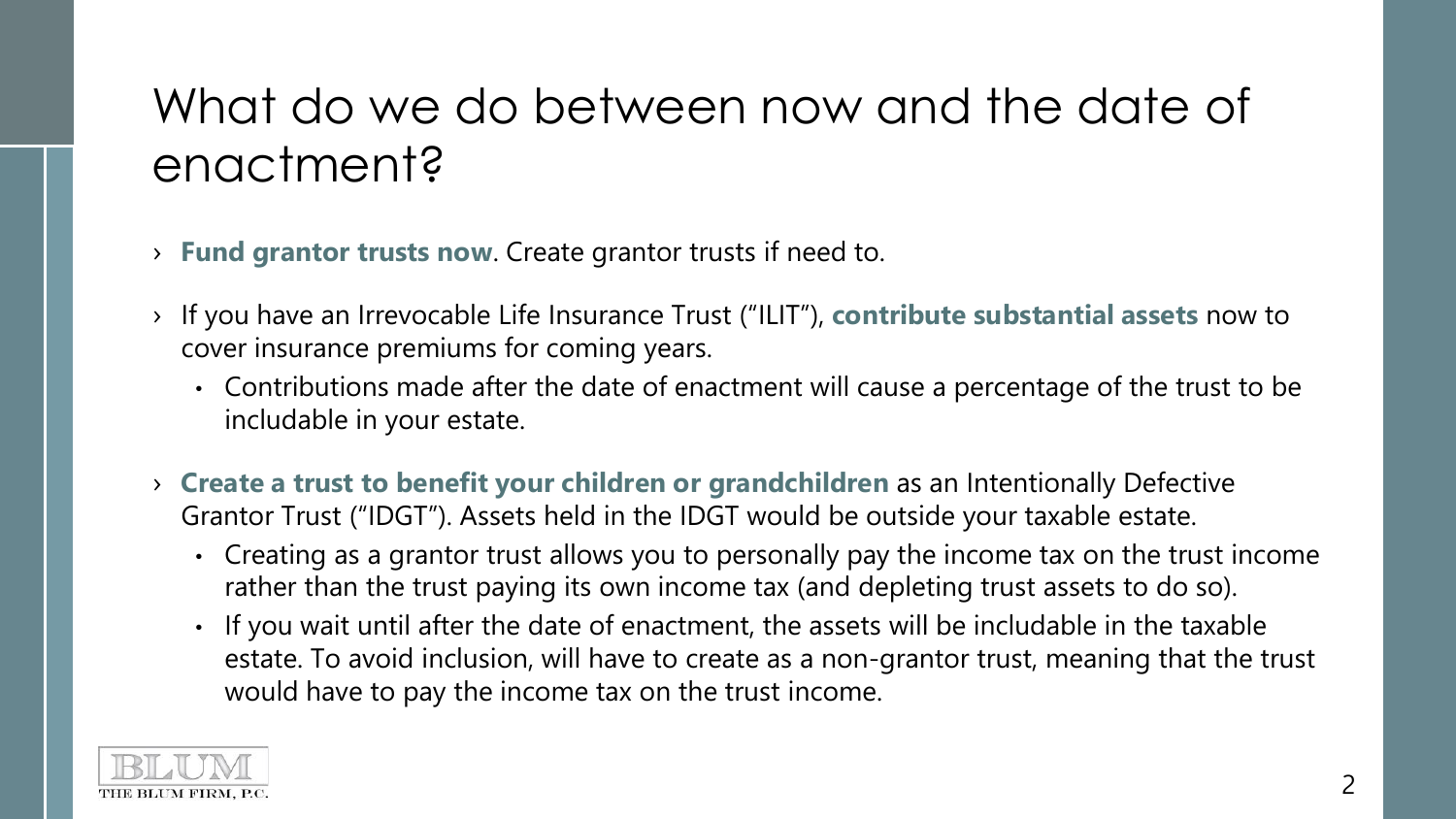- › **Each spouse create a Spousal Lifetime Access Trust** ("SLAT") to benefit the other. Assets held in the SLATs would not be included in either spouse's estate at death. Think of a SLAT as a "Lifetime Bypass Trust" for the benefit of a spouse.
	- Locks in the higher lifetime gift and estate tax exemption before it sunsets in half, yet the spouses continue to benefit from the assets removed from their estates.
	- The two SLATs must be substantially different to avoid the Reciprocal Trust Doctrine.
	- If you wait until after the date of enactment, the assets will be includable in the taxable estate. To avoid inclusion, will have to create as a non-grantor trust, which is hard to do.
- › Put assets into a Family Limited Partnership ("FLP") and then **transfer the FLP interests to a IDGT** or **SLAT** to take advantage of valuation discounts and the higher exemption.
	- To transfer the FLP interests, make a gift to the trust equal to the balance of your lifetime exemption and then sell the rest to the trust in exchange for a promissory note.
	- Currently, valuation discounts for lack of marketability and lack of control are routinely applicable to limited partnership interests as they are less marketable than assets held outright or assets traded on an exchange, such as stock of public companies or bonds.
	- After the date of enactment, these valuation discounts will no longer be available when transferring entities holding passive assets not used in the active conduct of a trade or business such as FLPs.

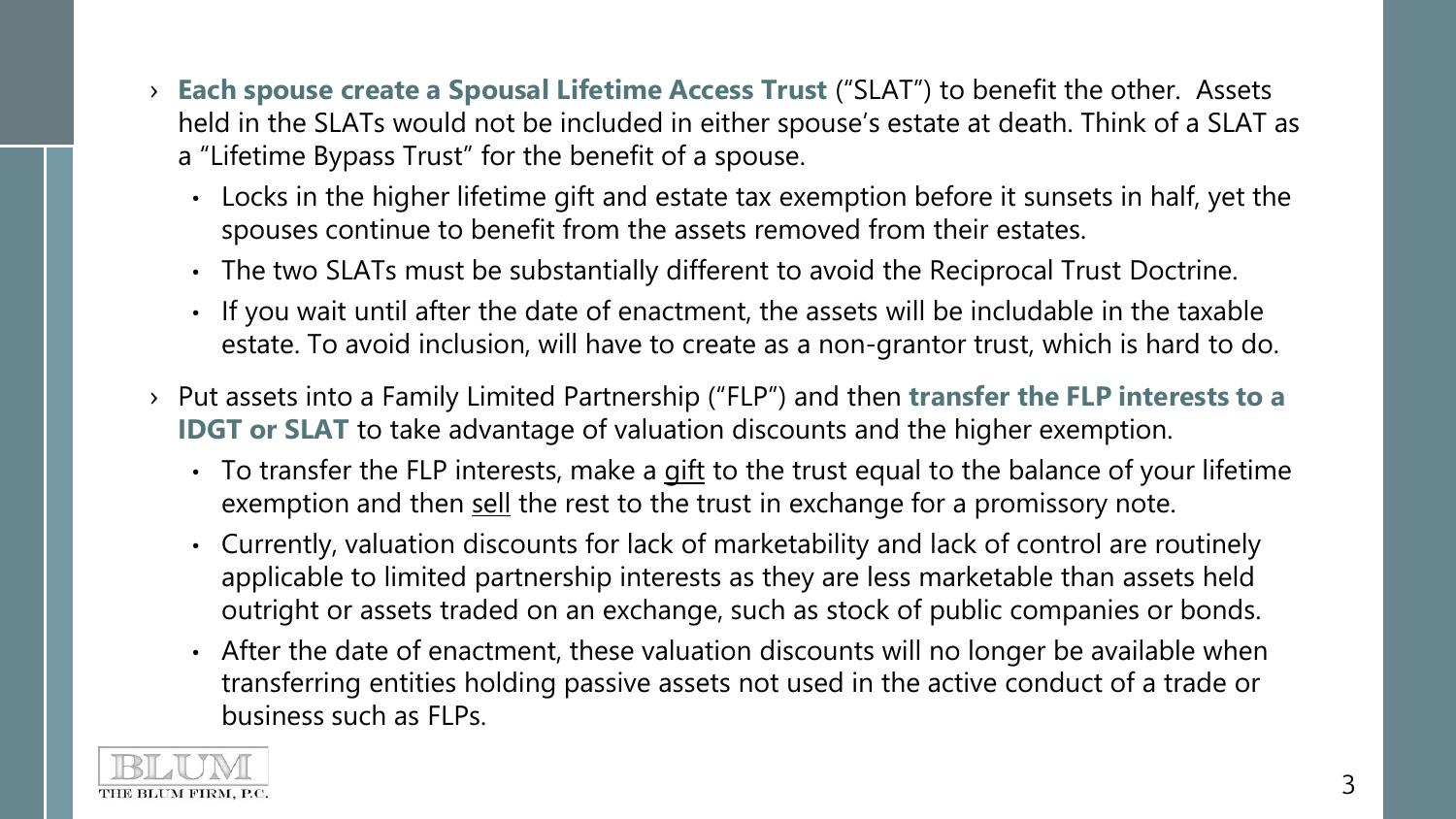### Other Tax Proposals

- › **Increases top income tax rate** from 37% to 39.6%, effective for 2022 tax year, and lowers threshold for highest bracket to \$450,000 for joint filers, \$400,000 for single, \$425,000 for head of household, \$12,500 for trust or estate. (Current threshold for top bracket is \$628,300 for joint filers and \$523,600 for single.)
- › **Increases highest long term capital gains tax rate** from 20% to 25%, for gains realized after Sept 13, 2021. Also aligns income threshold to highest new ordinary income tax bracket (\$450,000 for joint filers, \$400,000 for single, \$425,000 for head of household, \$12,500 for trust or estate). For 2021, current income bracket applies.
- › **Expands reach of the 3.8% Net Investment Income tax** to include income from active trade or business if taxable income is over \$500,000 for joint filing, \$400,000 for single, and for all trusts and estates, effective for 2022 tax year.
- › **New 3% surtax** on modified adjusted gross income above \$5 million for joint filers AND for single, above \$100,000 for trusts and estates (excluding charitable trusts), effective for 2022 tax year.

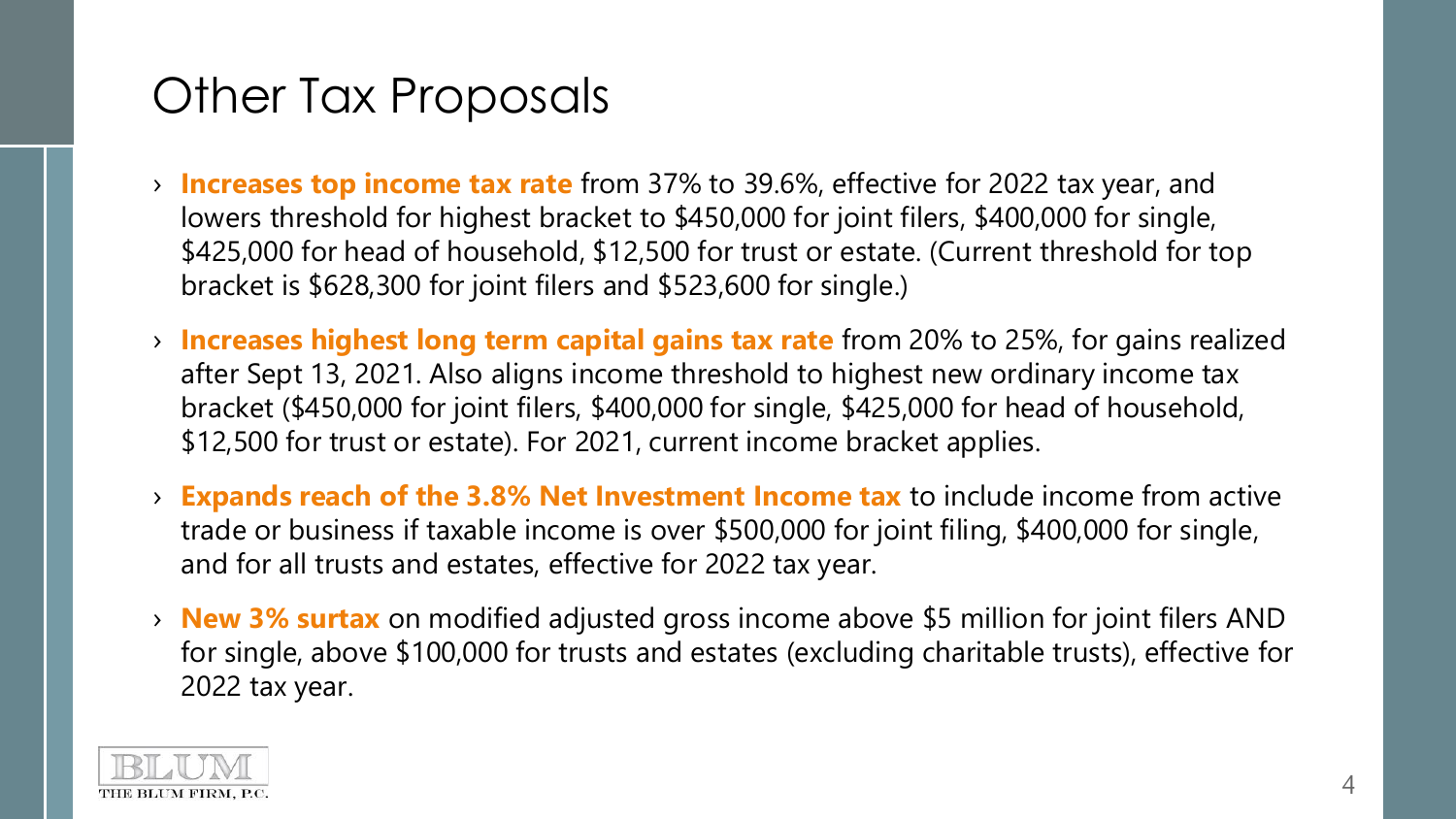- › **Caps maximum allowable Section 199A 20% pass-through deduction** at \$500,000 for joint filers, \$400,000 for single, \$10,000 for trusts and estates, effective for 2022 tax year.
- › **Modifies carried interest rules** to increase holding period from 3 years to 5 years to be taxed as capital gain, effective for 2022 tax year. *Exception*: If adjusted gross income is less than \$400,000, still get 3-year period. *Exception*: Real property trades or businesses still get 3-year period.
- › **New graduated corporate tax rate structure**, effective for 2022 tax year, of 18% tax rate on first \$400,000 of income, 21% on income \$400,001–\$5 million, 26.5% on income above \$5 million.

*Exception*: For corporations with income over \$10 million, the amount of tax determined above is increased by the lesser of (i) 3% of such excess, or (ii) \$287,000. *Exception*: Personal services corporations taxed at flat 26.5% rate.

› **Limits exclusion rate for Qualified Small Business Stock gains** for sales on or after September 13, 2021. For taxpayers with AGI over \$400,000 and all trusts and estates, the 75% and 100% exclusion rates no longer available—only the 50% exclusion rate is available.